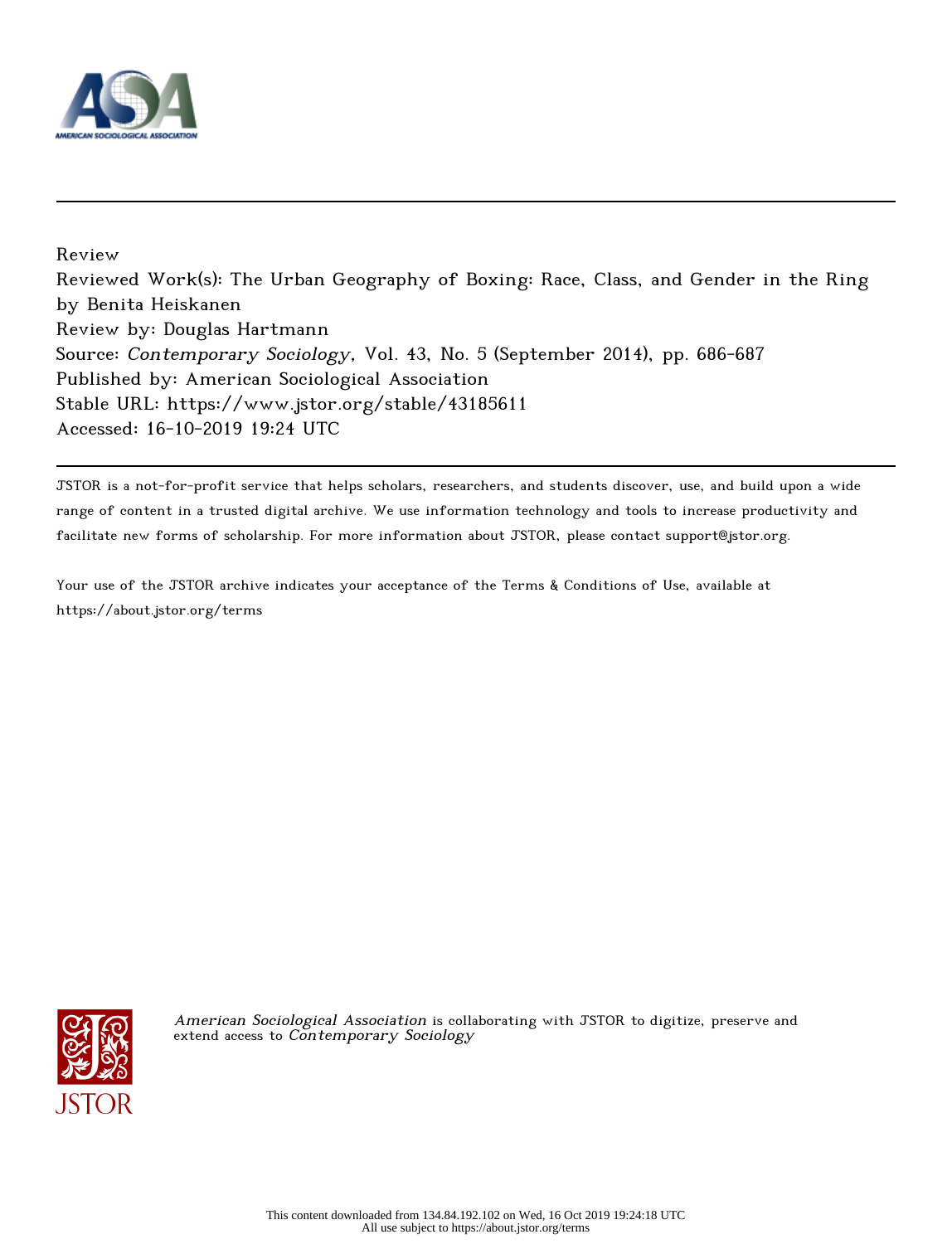women have less legal recourse than do men, although Syrian law has improved some what on this issue (p. 151). Marriage in Dam ascus revolves around the desires of the hus band, regardless of class. Gallagher captures Khadija's complaints that she constantly has to alter her plans dependent on her hus band's changing schedule. If she intends to visit someone in the morning he might call and demand lunch, and she would then have to drop everything to prepare it. Wom en in Syria worry that their husbands will divorce them or take a second wife-in Damascus the divorce rate is 23.3 percent, and "divorce law strongly favors men" (pp. 162-3). The author bluntly notes that violence against women is a reality in around one fourth of households in Syria (p. 195),  $and$  and that women tolerate it because they are vulnerable by being told it is all their fault, or to avoid dishonoring their families (pp. 195-6).

 Gallagher posits that Syrian women dis play self-determination even while charac terizing their paid labor. Women from all classes describe it as not really work for wages, to prevent shaming their husbands whose status as providers might be dimin ished. Women from the lower classes described it as "just crafts" (p. 214), middle class women spoke of working to avoid "going crazy at home" (p. 219), and wealthi er women of "contributions to Syrian culture and society" (p. 214). The author highlights women whose lives were controlled through threats of male violence, but also points out that male kinfolk can also "act together as protectors and providers," even protecting their female relatives from domestic violence (p. 234). Gallagher returns to her thesis: women are actors even while vulnerable, in that they are able to rally "gender dependen cy schema to mobilize male kin to act on their behalf" (p. 235).

 Overall, this book is excellent for those studying gender and the Middle East, and contemporary Syria. While highlighting agency, she does not shy away from discus sing positionality, vulnerability, and vio lence. Undergraduates would especially love the chapters on engagement and mar riage, and graduate students would benefit from Gallagher's theoretical contributions. It is entertaining to read, in part because

 one can readily identify and sympathize with many of the informant's stories in this<br>manuscript—juggling motherhood and manuscript-juggling career is difficult for all women and yes, men hog the remote. Chapter Seven is her weakest section; she does not offer much the oretically in terms of the intersection of gen der and new forms of media and technology. There are two spelling errors in this book: it should read "borders" instead of "boarders" (pp. 47-48). Gallagher identifies Damascenes as inhabiting a world which is much less individualistic than the West. Yet, it all feels very familiar.

The Urban Geography of Boxing: Race, Class, Gender in the Ring, by Benita Heiskanen. London, UK: Routledge, 2012. 192pp. \$133.00 cloth. ISBN: 9780415502269.

 Douglas Hartmann University of Minnesota Hartm021@umn.edu

 In his landmark "Programme for a Sociology of Sport," Pierre Bourdieu (1988/1982) famously described sport scholars as trap ped in a "golden ghetto." This ghetto was defined by the fact that, on the one hand, sport was not taken seriously by the scholars and researchers best trained to dissect it and, on the other hand, how those most likely to take sport seriously as a social force tend to lack the skills and critical orientation neces sary to analyze it properly. For several gener ations of sport specialists, Bourdieu's now famous metaphor has been a touchstone and a stumbling block. It's even been a call to arms. Yet, in recent years, I have begun to think that Bourdieu's depiction and image is no longer accurate—at best, it is now a half truth. This is because we now have several generations of scholars-both cultural critics and more conventional social scientists who have produced a wide-ranging, sub stantial, and sophisticated scholarly litera ture on sport.

 With the publication of The Urban Geogra phy of Boxing, Benita Heiskanen establishes herself among the newest cohort of sport specialists. She knows the literature well, employs a wide range of analytic strategies, and has spent extensive time in the field

Contemporary Sociology 43, 5